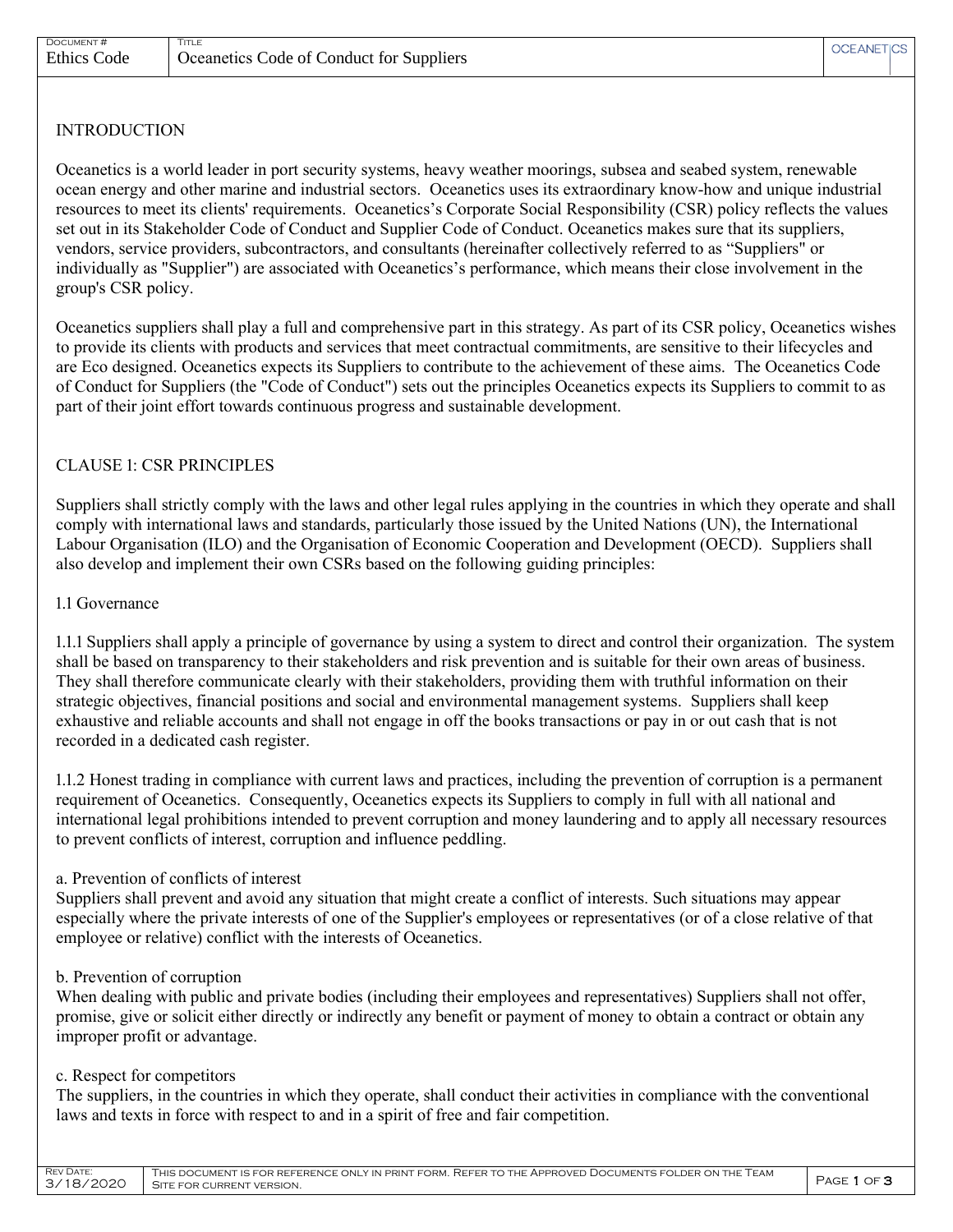# 1.2 Environment

Suppliers shall take appropriate, tangible steps to assess, avoid, limit and attenuate the environmental risks and impacts of their activities and in particular shall:

- Ensure their operations are conducted in strict compliance with current environmental laws and regulations in the countries in which they operate;
- Limit the environmental impact of their activities, particularly by reducing their consumption of energy and natural resources as much as possible, by producing as little waste as possible, by controlling their production of effluent and all other forms of pollution;
- Prevent and attenuate the risks their activity may have on public health (dangerous materials, radiation etc.);
- Ensure that the products and services they deliver contain no substances or preparations that are harmful to man and/or the environment and are banned by applicable law and/or regulations in the countries in which they operate;
- Ensure the promotion of an environmental management system that will enable them to assess and prevent the risks associated with their activities and will develop the awareness of their collaborators and suppliers.

1.3 Human rights and the social domain

Suppliers shall meet the local legal standards applying to them in the areas of employment and professional relations and the international standards applying in the same areas, particularly:

- OECD guidelines for multinational companies,
- The principles enshrined in the Universal Declaration of Human Rights, the Convention on the Elimination of all Forms of Discrimination against Women and the Convention on the Rights of the Child,
- The principles set out in the eight fundamental ILO conventions:
	- o Conventions 29 and 105 prohibiting the use of forced labor;
	- o Conventions 138 and 182 on child labor and minimum working age;
	- o Conventions 87 on freedom of association and right to organize and 98 on the right to organize and collective bargaining;
	- o Conventions 100 on equal remuneration and 111 on discrimination (employment and occupation).

Suppliers shall:

- Not employ anyone illegally and shall not employ foreigners who do not hold the documents and authorizations required under law;
- Treat all their employees equally and shall not discriminate on the grounds of origin, customs, sex, age, political or religious belief, trade union membership or disability. Nationality may be taken into account only in exceptional areas specified by applicable national law, particularly with respect to the protection of national interests;
- Provide a working environment that promotes the employment of the disabled (depending on applicable local legislation);
- Promote the health and safety of their employees in the workplace by taking all reasonable steps to ensure their physical protection and to prevent accidents at work and job-related illness (personnel training, introduction of health and safety at work procedures etc.);
- Comply with good local practice and promote progress in the areas of social security and dialogue/agreement;
- Prohibit all unacceptable behavior and actions against their employees, such as verbal and physical abuse, moral and sexual harassment, etc.

| <b>REV DATE:</b><br>THIS DOCUMENT IS FOR REFERENCE ONLY IN PRINT FORM. REFER TO THE APPROVED DOCUMENTS FOLDER ON THE TEAM<br>PAGE 2 OF 3<br>3/18/2020<br>SITE FOR CURRENT VERSION. |
|------------------------------------------------------------------------------------------------------------------------------------------------------------------------------------|
|------------------------------------------------------------------------------------------------------------------------------------------------------------------------------------|